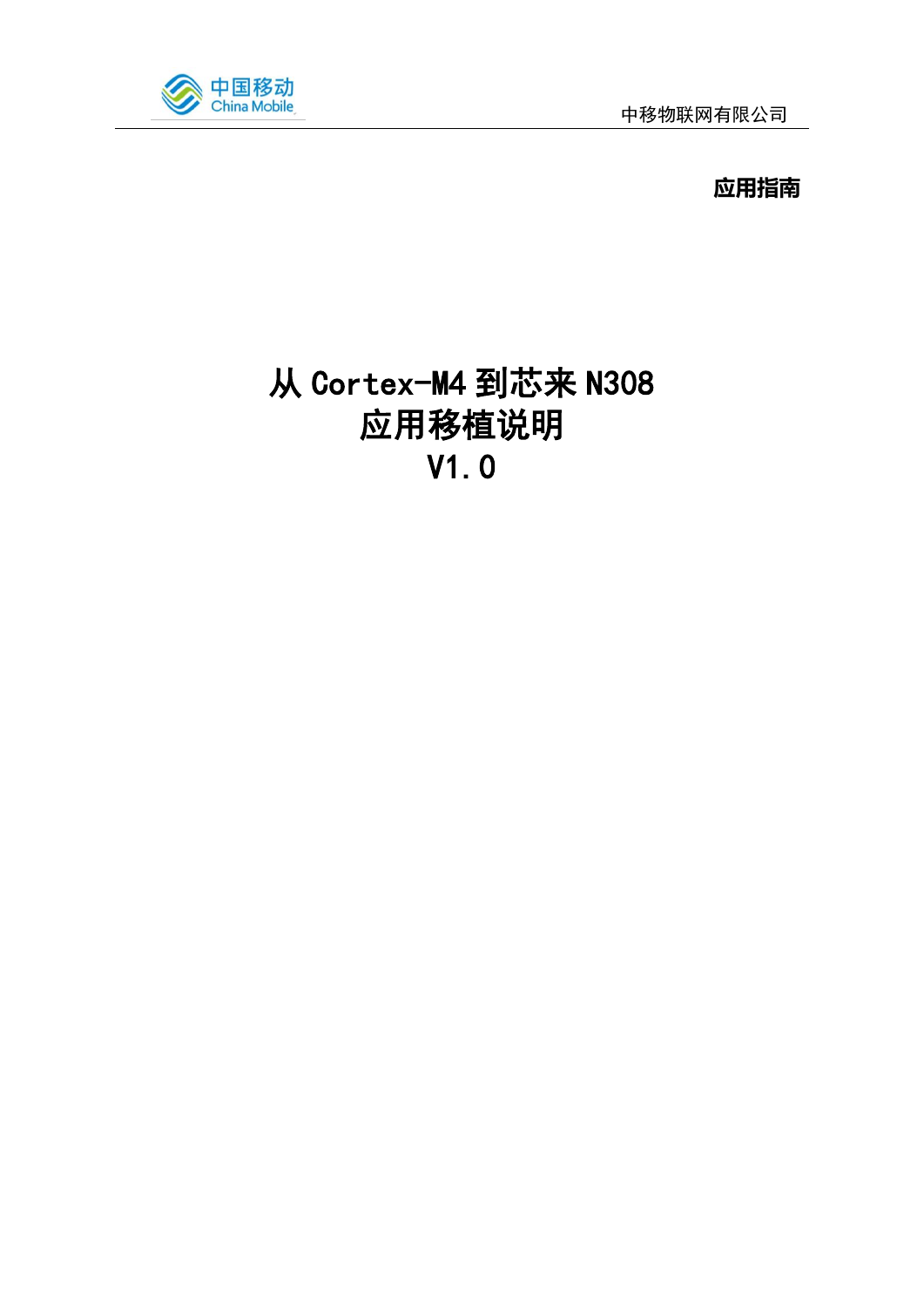

## 目录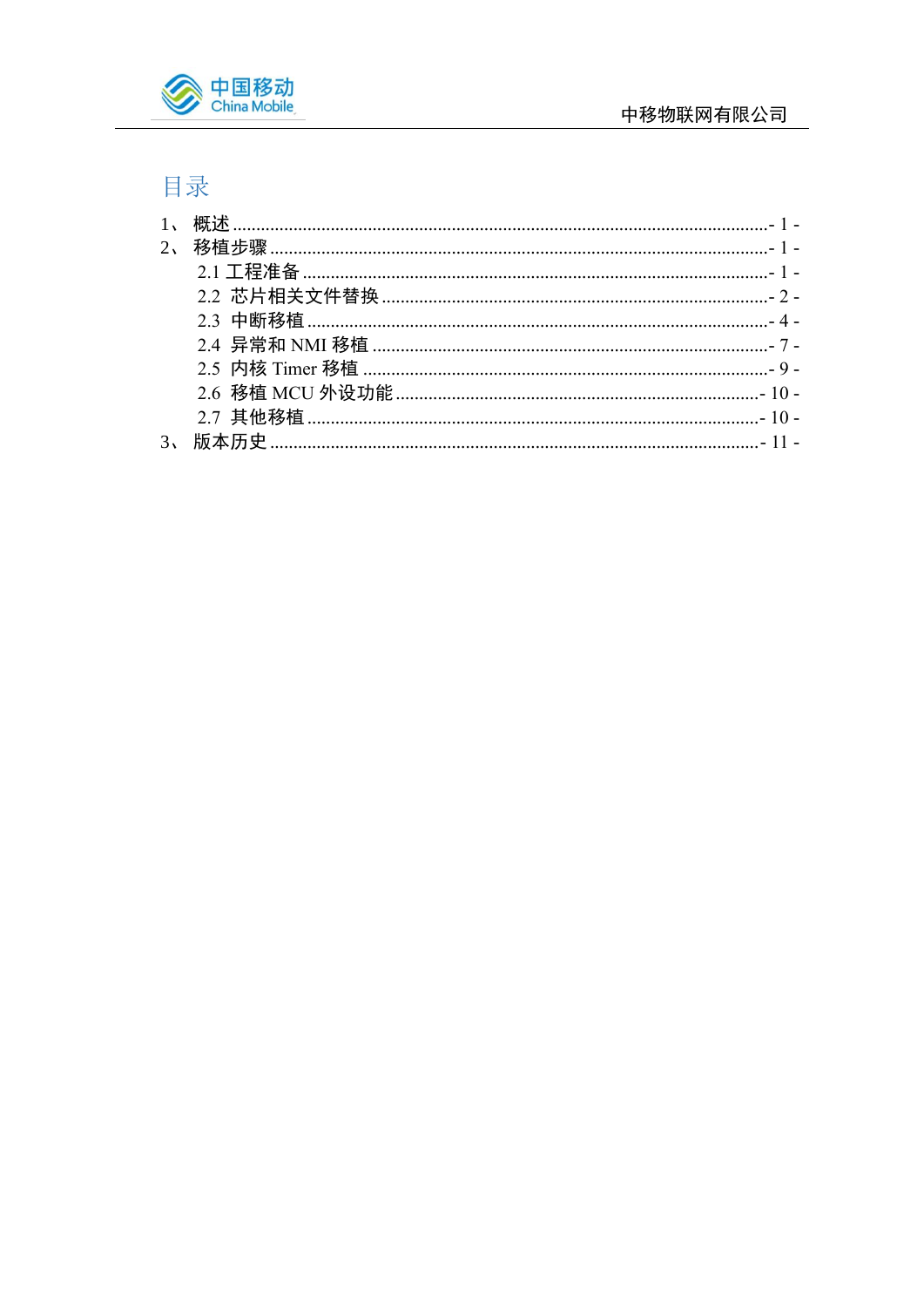

### <span id="page-2-0"></span>1、 概述

CM32M4xxR 是芯昇科技 RSIC-V MCU 系列,该系列采用芯来 N308 内核,并搭载丰 富的片上外设功能。本文档针对如何将程序从 Cortex-M4 内核移植到 CM32M4xxR 的 N308 内核的一些关键点进行了总结, 以期帮助用户快速完成芯片替换和软件移植的 工作。

## <span id="page-2-1"></span>2、 移植步骤

### <span id="page-2-2"></span>2.1 工程准备

首先需要安装芯来官方 IDE 工具——Nuclei Studio IDE,安装完成后导入 SDK 中提供的模板工程, 路径为: CM32M4xxR\_SDK\_1.0.0\CMIOT.CM32M4xxR\_Library\Projects\CM32M4xxR\_LQFP1 28\_STB\Templates\Baremetal。模板工程中已经关联了 Drivers 中的 NMSIS 和 BSP 目 录,应用程序可以直接使用。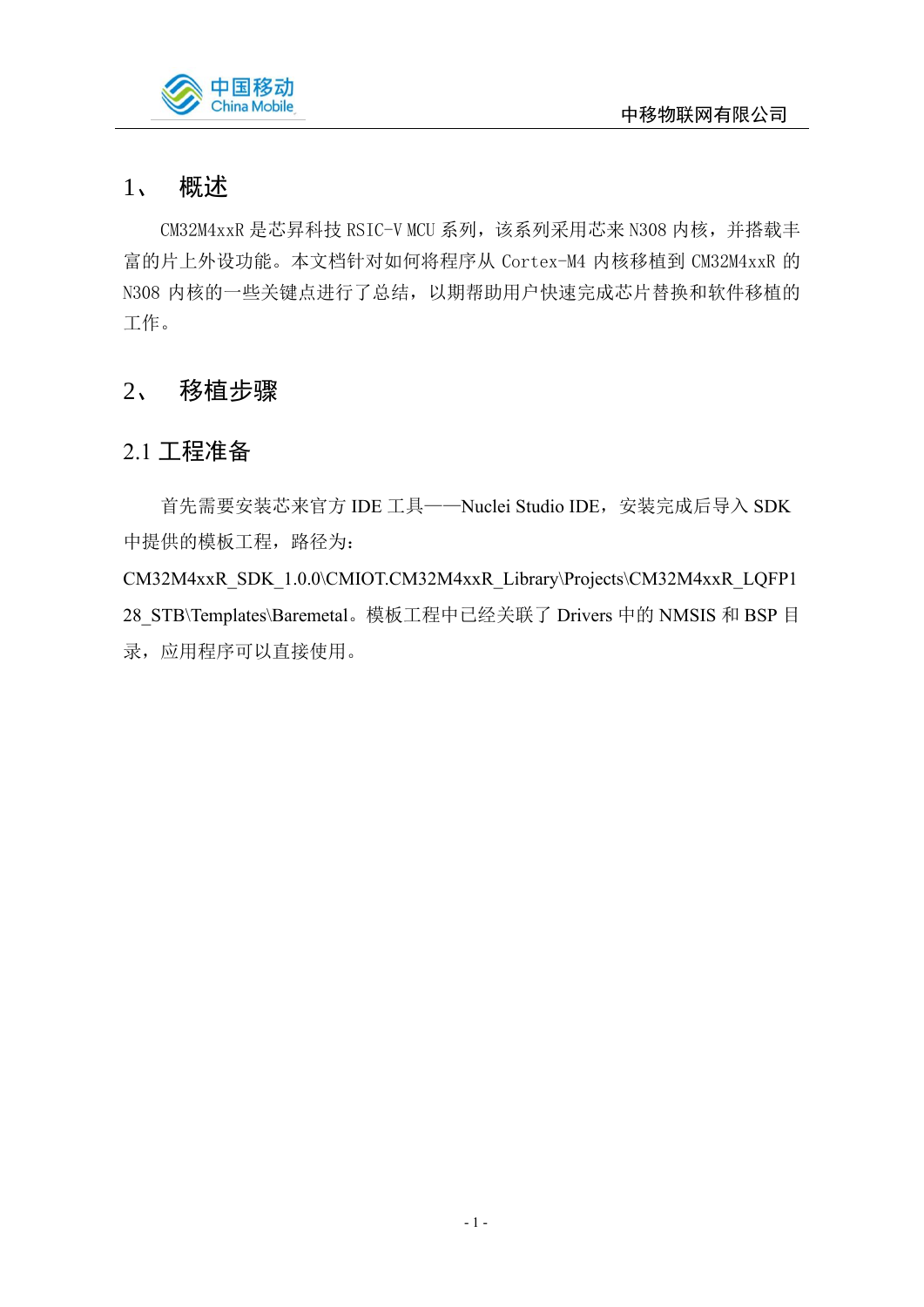

Templates (in Baremetal) ▷ p Includes ▲ Application ⊿ Enclude  $\triangleright$  [h] cm32m201r it.h  $\triangleright$   $\boxed{\mathbf{h}}$  main.h > h system\_cm32m4xxr.h ⊿ **A** Source  $\triangleright$   $\boxed{c}$  cm32m201r\_it.c  $\triangleright$   $\overline{c}$  main.c ▷ c system\_cm32m4xxr.c 4<sub>2</sub> BSP  $\triangleright \triangleright$  Include De Source ⊿ **C**<sub>rk</sub> Drivers CM32M4xxR\_Algo\_Library CM32M4xxR\_StdPeriph\_Driver  $4 \triangleright$  Env D<sub>→</sub> Stubs  $\Box$  cm32m4xxr.cfg openocd\_cm32m4xxr.cfg ⊿ NMSIS De Core Device ⇒ △  $\triangleright$   $\triangleright$  DSP  $\triangleright \triangleright$  Library ■ CM32M4xxR.svd **B** Templates Debug.launch

图 1 导入模板工程

基于此工程用户可以添加应用程序代码,构建自己的应用工程。

#### <span id="page-3-0"></span>2.2 芯片相关文件替换

芯片相关文件的替换主要包括 NMSIS 的通用文件和 CM32M4xxR 的处理器文件。 NMSIS 是芯来基于 ARM CMSIS 修改的一套适配 RSIC-V 的处理器硬件抽象层,最大程 度保持了与 CMSIS 的兼容。在应用移植的过程中用户需要对 CMSIS 的内容进行替换, 并修改应用中对其的引用,如果应用中有直接使用到CMSIS的接口,需要逐一在NMSIS 中确认其兼容性并进行替换。

CM32M4xxR 的处理器文件是根据 NMSIS 提供的模板进行实现的,也需要检查替换, 并且修改所有对其的引用。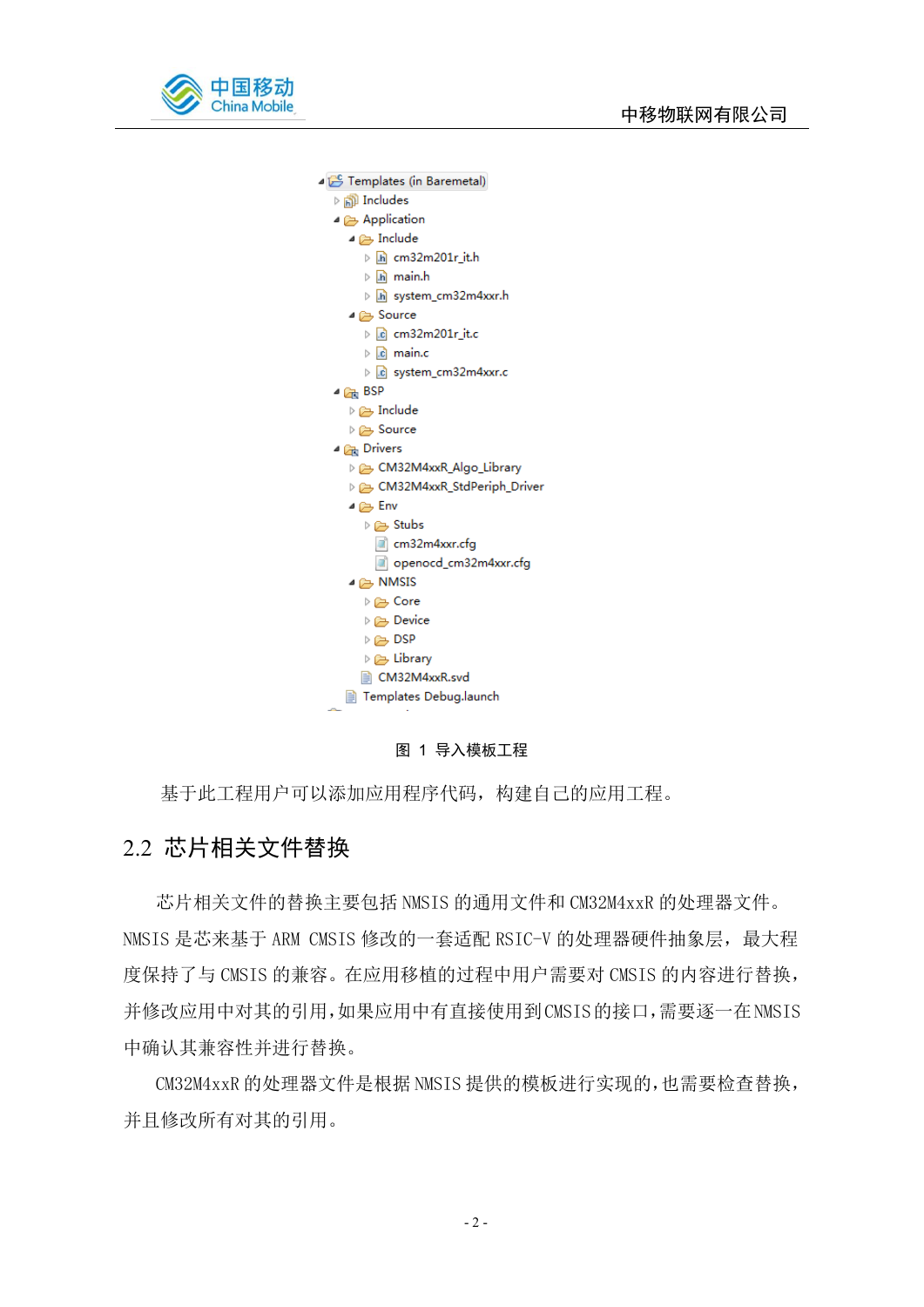

关于 NMSIS 的详细说明,用户可以参考芯来提供的官方说明文档

<https://doc.nucleisys.com/nmsis/introduction/introduction.html> 。

关于芯来 NMSIS/Core 下的文件简要说明如下:

| core compatiable.h   | 兼容 ARM 的 API 定义头文件, 包括存储器屏障。饱和<br>运算和数据处理接口          |
|----------------------|------------------------------------------------------|
| core feature base.h  | 芯来 N/NX 系列核的基本特性 API, 定义了所有核的共<br>用寄存器和访问函数。         |
| core feature cache.h | 芯来 N/NX 系列核的 Cache API,定义了 I-Cache 和<br>D-Cache 操作接口 |
| core feature dsp.h   | 芯来 N/NX 系列核的 DSP API,主要定义了 SIMD 指令。                  |
| core feature eclic.h | 芯来 N/NX 系列核的 eclic API,用于中断配置。                       |
| core feature fpu.h   | 芯来 N/NX 系列核的 FPU API, 用于浮点运算。                        |
| core feature pmp.h   | 芯来 N/NX 系列核的 PMP API, 用于物理内存保护。                      |
| core_feature_timer.h | 芯来 N/NX 系列核的系统 timer API,用于配置系统节<br>拍及产生软件中断和软件复位。   |
| nmsis_compiler.h     | 编译器通用头文件,目前只支持 gcc                                   |
| nmsis core.h         | NMSIS 核通用头文件(顶层文件)                                   |
| nmsis gcc.h          | gcc 编译器头文件                                           |
| nmsis version.h      | NMSIS 版本定义                                           |
| riscy_bits.h         | bit 操作相关指令定义                                         |
| riscy encoding. h    | 处理器和寄存器赋值所用到的宏定义                                     |

关于 CM32M4xxR 的处理器文件简要说明如下:

| $cm32m4xxr$ conf.h | 外设启用配置等                                                      |
|--------------------|--------------------------------------------------------------|
| cm32m4xxr def.h    | 通用类型定义头文件                                                    |
| $cm32m4xxr.$ h     | 中断向量、外设寄存器、处理器相关宏的定义。                                        |
| nuclei sdk soc.h   | 顶层头文件, 包含了 cm32m4xxr_conf.h、<br>cm32m4xxr_def.h和 cm32m4xxr.h |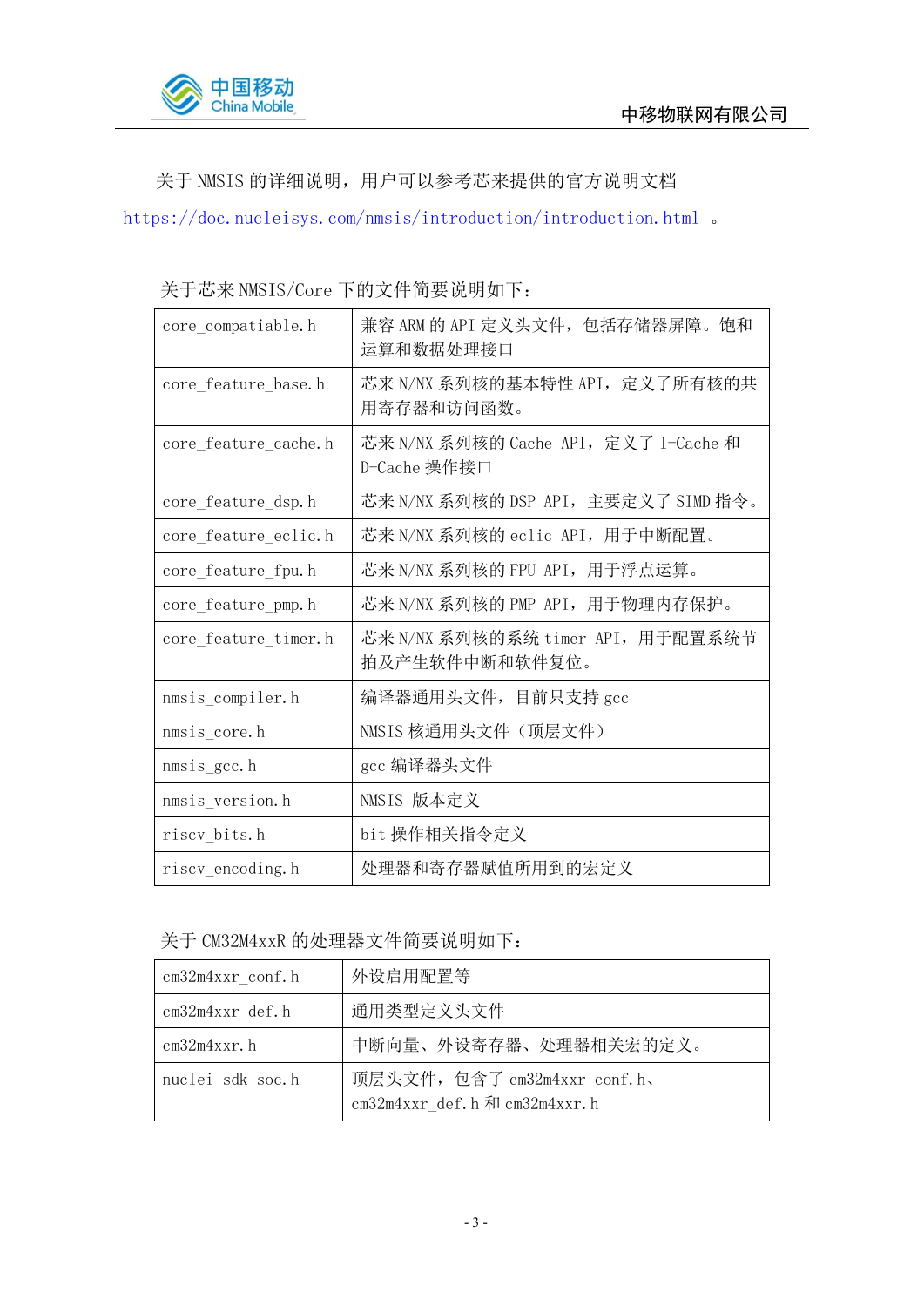

| system cm32m4xxr.h   | 系统初始化实现(时钟、中断向量), 启动文件里调用 |
|----------------------|---------------------------|
| system cm32m4xxr.c   | 系统初始化头文件                  |
| intexc cm32m4xxr. S  | 中断和异常处理文件                 |
| startup cm32m4xxr. S | 启动文件                      |

#### <span id="page-5-0"></span>2.3 中断移植

Cortex-M4 的中断控制器为 NVIC,而芯来 N308 的中断控制器为 ECLIC。二者有 比较大的区别,移植过程中该部分需要进行修改。关于 ECLIC 的详细说明可以参考 《Nuclei N 级别指令架构手册中》,这里仅做简要总结:

(1)在硬件方面,Cortex-M4 由 NVIC 中断控制器统一管理异常、NMI 和中断, 而 N308 的 ECLIC 仅管理中断, 异常和 NMI 单独处理。

(2)在软件流程上,Cortex-M4 的异常和中断处理均是向量方式,而 N308 既支 持向量处理,也支持非向量处理,二者中断的响应流程不同;

(3) ELCIC 需要根据单独配置中断源的电平或边沿属性, NVIC 中不需要配置;

(4)在中断服务函数上,由于 Cortex-M4 在处理异常和中断时硬件自动压栈和 出栈, 因此可以像普通函数一样编写中断服务函数, 而 N308 没有硬件自动压栈和出 栈机制,因此需要在中断服务函数中手动压栈和出栈,对中断服务函数的实现有特 殊要求。该部分功能已经在 intexc\_cm32m4xxr.S 中实现, 非向量中断用户无需处理; 向量中断需要添加 interrupt 修饰。一般情况写向量中断不支持嵌套,如果需要支 持嵌套,则需要在中断处理函数中手动添加 SAVE\_IRQ\_CSR\_CONTEXT()和 RESTORE\_IRQ\_CSR\_CONTEXT()进行上下文的保存和恢复。

向量中断嵌套示例代码:

 $1. / **$ 2. \* @brief TIM3 IRQ Handler Vector Interrupt 3. \* @note Vector interrupt does not support nesting. 4. \* If you need to support nesting, add SAVE\_IRQ\_CSR\_CONTEXT() / RESTORE\_IRQ\_CSR\_CONTEXT() 5. \* in the interrupt response. 6. \*/ 7. \_\_INTERRUPT **void** TIM3\_IRQHandler() { 8.  $\overline{\phantom{a}}$  // Save necessary CSRs into variables for vector interrupt nesting<br>9. SAVE IRQ CSR CONTEXT(); SAVE\_IRQ\_CSR\_CONTEXT(); 10.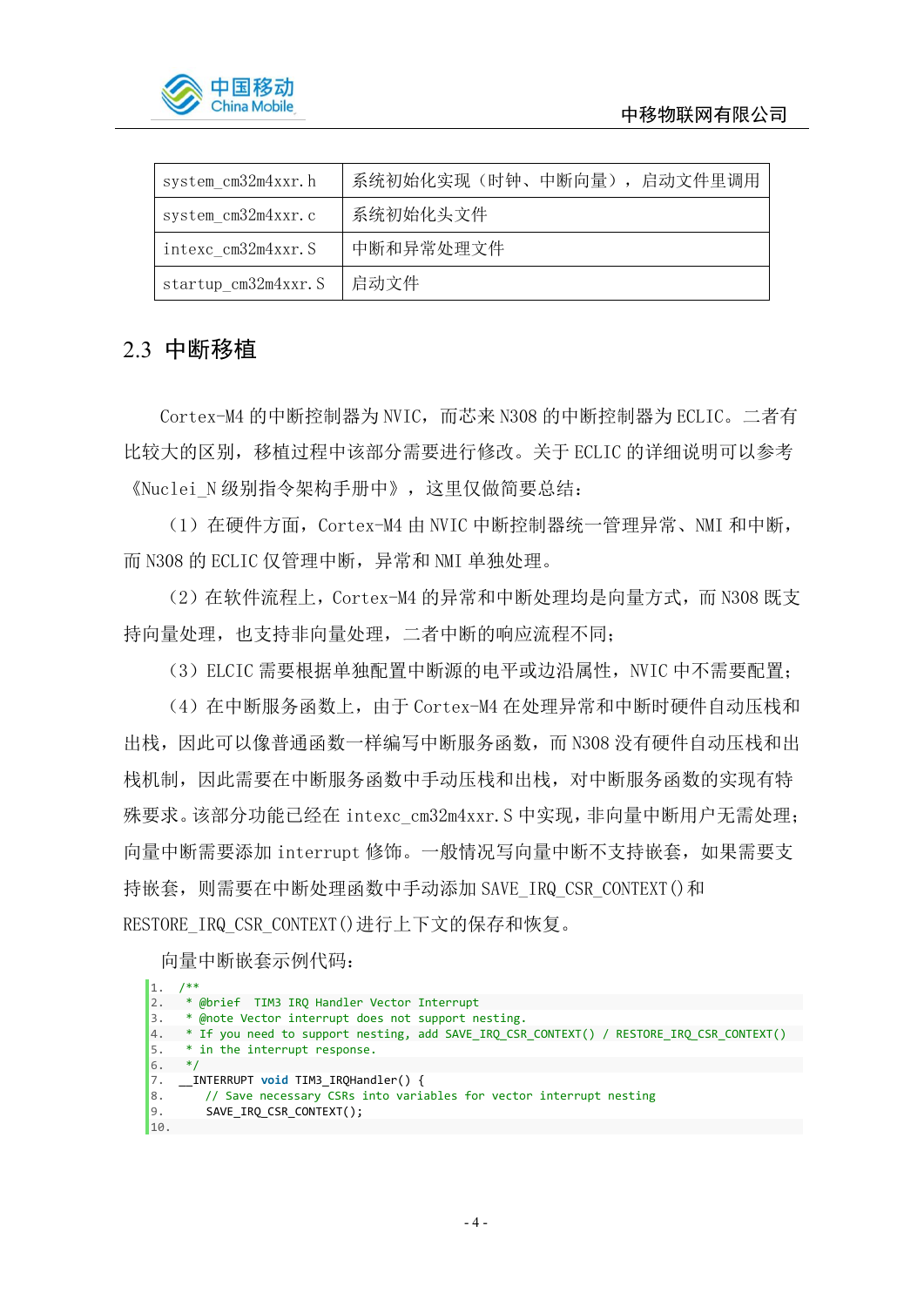



ECLIC 的中断仲裁机制是由四个因素决定:中断 level、中断 priority、中断 ID 号、中断阈值,这四个因素的判定顺序是中断 level>中断 priority>中断 ID 号> 中断阈值,其中前三个因素都是数字越大表明仲裁优先级高,最后一个因素只有当 中断 level 的数值大于中断阈值时,中断才会生效。

| <b>NVIC</b>              | <b>ECLIC</b>          | ECLIC 功能说明        |
|--------------------------|-----------------------|-------------------|
| NVIC_SetPriorityGrouping | ECLIC SetCfgNlbits    | 配置 level 域的 bit 数 |
| NVIC GetPriorityGrouping | ECLIC GetCfgNlbits    | 配置 level 域的 bit 数 |
| NVIC EnableIRQ           | ECLIC EnableIRQ       | 中断使能              |
| NVIC GetEnableIRQ        | ECLIC GetEnableIRQ    | 获取中断使能状态          |
| NVIC DisableIRQ          | ECLIC DisableIRQ      | 中断去使能             |
| NVIC GetPendingIRQ       | ECLIC GetPendingIRQ   | 获取中断等待标识          |
| NVIC SetPendingIRQ       | ECLIC SetPendingIRQ   | 设置中断等待标识          |
| NVIC ClearPendingIRQ     | ECLIC ClearPendingIRQ | 清除中断等待标识          |
| NVIC_GetActive           |                       |                   |
|                          | ECLIC SetPriorityIRQ  | 设置中断 Priority     |
|                          | ECLIC GetPriorityIRQ  | 获取中断 Priority     |
| NVIC_SystemReset         |                       |                   |
| NVIC_SetVector           | ECLIC_SetVector       | 设定中断处理地址          |
| NVIC_GetVector           | ECLIC_GetVector       | 获取中断处理地址          |
|                          | ECLIC_SetMth          | 设定中断 level 阈值     |
|                          | ECLIC GetMth          | 获取中断 level 阈值     |
|                          | ECLIC_SetTrigIRQ      | 设置中断源的电平或边<br>沿属性 |

NVIC 与 ECLIC 函数接口对比: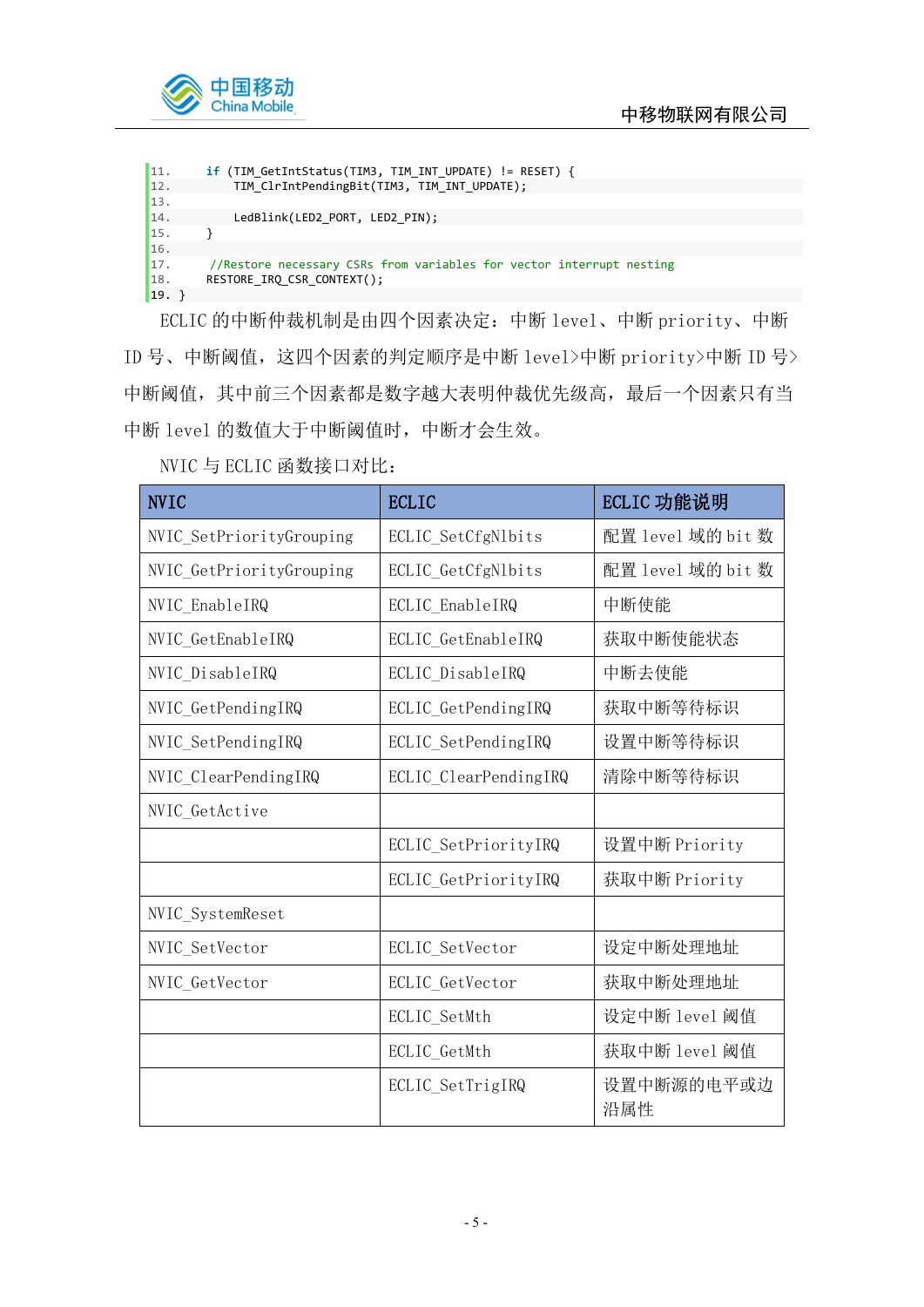

|                  | ECLIC GetTrigIRQ     | 获取中断源的电平或边<br>沿属性                                           |
|------------------|----------------------|-------------------------------------------------------------|
|                  | ECLIC SetShvIRQ      | 修改中断向量/非向量<br>处理模式                                          |
|                  | ECLIC GetShvIRQ      | 修改中断向量/非向量<br>处理模式                                          |
| NVIC SetPriority | ECLIC SetCtrlIRQ     | 统一设置中断 level 和<br>priority                                  |
| NVIC GetPriority | ECLIC GetCtrlIRQ     | 统一获取中断 level 和<br>priority                                  |
|                  | ECLIC SetLevelIRQ    | 设置中断 level                                                  |
|                  | ECLIC GetLevelIRQ    | 获取中断 level                                                  |
|                  | ECLIC_GetInfoCtlbits | 获取 level 和 priority<br>的总 bit 域个数, 返回<br>值为4, 硬件配置无法<br>修改。 |

#### NVIC 中断代码示例:

1. /\* Configure the preemption priority and subpriority: 2. - 1 bits for pre-emption priority: possible value are 0 or 1<br>3. - 3 bits for subpriority: possible value are 0...7 3. - 3 bits for subpriority: possible value are 0...7 4. - Lower values gives higher priority 5. \*/ 6. NVIC\_PriorityGroupConfig(0x600); 7. 8. /\*Set key input interrupt priority\*/ 9. NVIC\_InitStructure.NVIC\_IRQChannel = KEY\_INPUT\_IRQn; 10. NVIC\_InitStructure.NVIC\_IRQChannelPreemptionPriority = 1; 11. NVIC\_InitStructure.NVIC\_IRQChannelSubPriority =  $\theta$ ;<br>12. NVIC InitStructure.NVIC IRQChannelCmd = ENABLE; 12. NVIC\_InitStructure.NVIC\_IRQChannelCmd 13. NVIC\_Init(&NVIC\_InitStructure);

N308 移植代码修改:

1. /\* Configure the ECLIC level and priority Bits \*/ 2. ECLIC\_SetCfgNlbits(1); /\* 1 bits for level, 3 bits for priority \*/  $\overline{3}$ 4. /\* Enable the Key Interrupt \*/ 5. ECLIC\_SetLevelIRQ(EXTI0\_IRQn, 1); //interrupt level 1 6. ECLIC\_SetPriorityIRQ(EXTI0\_IRQn, 1); //interrupt priority 0 7. ECLIC\_SetTrigIRQ(EXTI0\_IRQn, ECLIC\_LEVEL\_TRIGGER); //level interrupt 8. ECLIC\_EnableIRQ(EXTI0\_IRQn); 7/Enable interrupt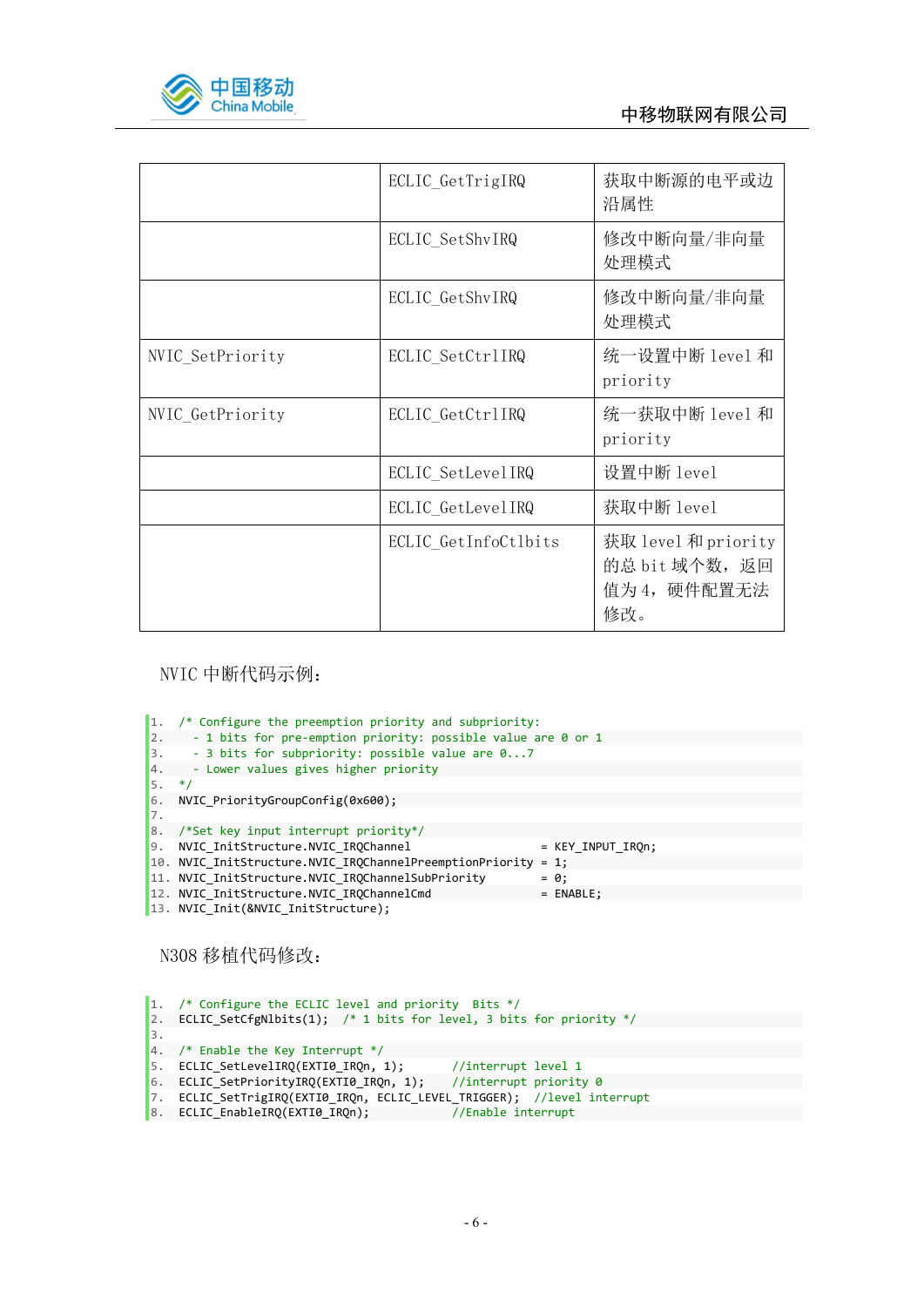

## <span id="page-8-0"></span>2.4 异常和 NMI 移植

由于两个内核的架构差异,其异常类型也有较大的差异,用户需要根据 N308 的 特性对异常和 NMI 的处理代码进行重构。

下表对比了 CortexM4 和 N308 的异常和 NMI 说明:

| CortexM4        | 说明               | <b>N308</b>         | 说明                           |
|-----------------|------------------|---------------------|------------------------------|
| RESET 复位        | 复位为特殊类型的<br>异常   |                     |                              |
| <b>NMI</b>      | 非可屏蔽中断           | <b>NMI</b>          | 非可屏蔽中断                       |
| HardFault       | 硬件异常             |                     |                              |
| MemMange        | 内存管理异常           | 指令访问错误              | 取指令访问错误                      |
| <b>BusFault</b> | 总线故障异常           | 读存储器访问错误            | Load 指令访存错误                  |
|                 |                  | 写存储器和 AMO 访问错误      | Store 或 AMO 指令<br>访存错误       |
| UsageFault      | 指令执行异常           | 非法指令                | 非法指令                         |
|                 |                  | 读存储器地址非对齐           | Load 指令访存地址<br>非对齐           |
|                 |                  | 写存储器和 AMO 地址非对<br>齐 | Store 或 AMO 指令<br>访存地址非对齐    |
| <b>SVCall</b>   | SVC 指令触发异常       | 用户模式环境调用            | UserMode 下执行<br>ecall 指令     |
|                 |                  | 机器模式环境调用            | MachineMode 下执<br>行 ecall 指令 |
| PendSV          | 中断驱动的系统级<br>服务请求 |                     |                              |
| SysTick         | Systick 异常       |                     |                              |
| Interrupt (ISR) | 外设中断             |                     |                              |
|                 |                  | 断点                  | 断点异常,调试器使<br>用。              |

N308 的异常和 NMI 的处理函数通过 system cm32m4xxr.c 文件中的 Exception Register EXC、core exception handler 和 Exception Get EXC 三个函数进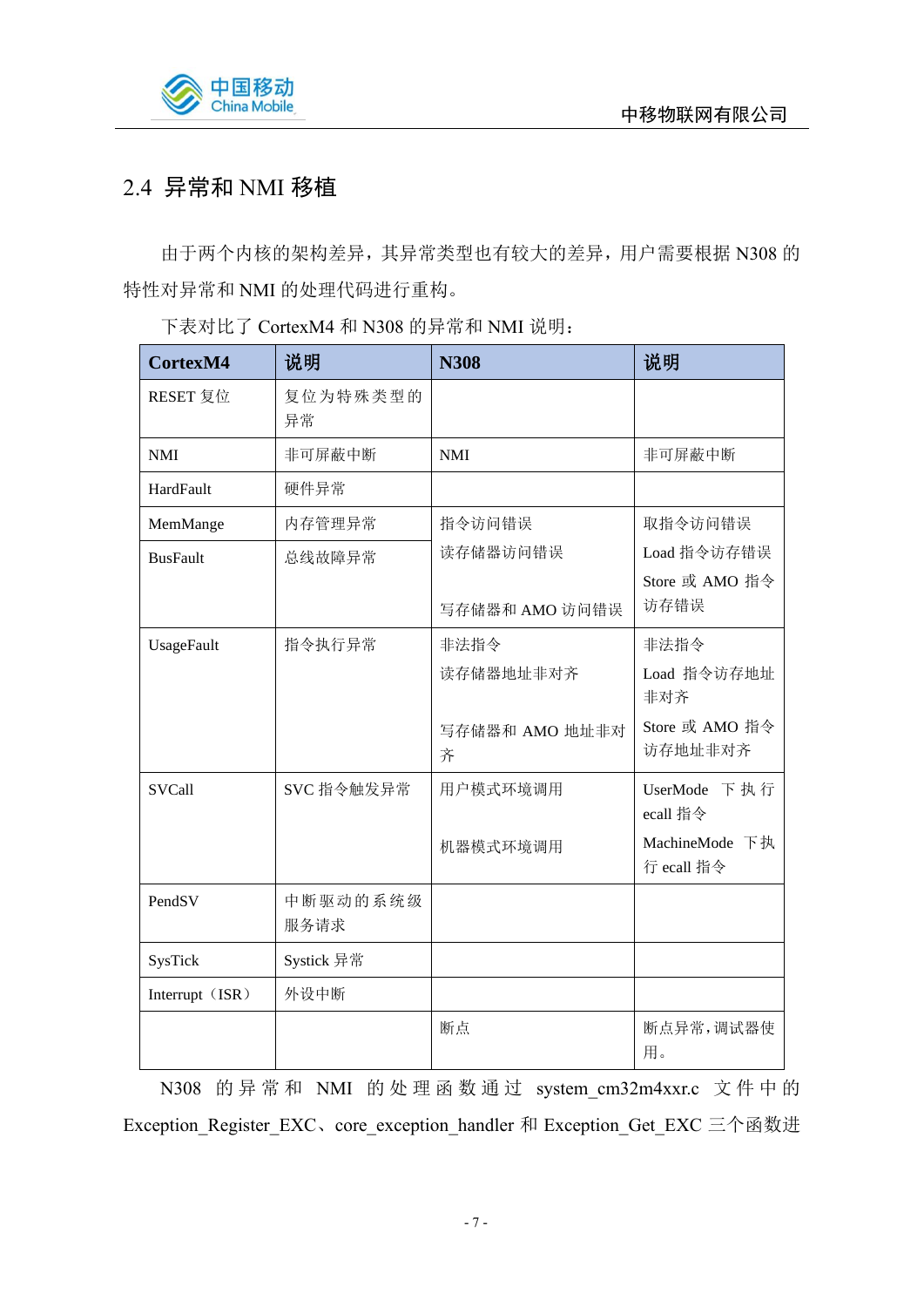

行注册、获取和执行。用户只需要关心注册和获取注册两个函数的使用即可。

示例代码如下:

```
1. /**2. * @brief IllegalAccess Exception Handler.
   3. *14. void IllegalAccess_Exception_Handler(unsigned long mcause, unsigned long sp)
5. {<br>6.
             printf("illegal memory @ 0x%08X access!\r\n", __RV_CSR_READ(CSR_MBADADDR));
   7. while(1);
   8. }
   9.
 10. /**
   11. * @brief Ecall(System Software Call) Handler
   12. */
   13. void ECALL_Exception_Handler(unsigned long mcause, unsigned long sp)
  14. {<br>15.
  15. uint32_t saved_regs = sp;
          uint32_t mepc = ((uint32_t * )saved_reg)[12];17. printf("ECALL Exception Trigger\r\n");<br>18. /* Since the mepc is the ecall address
             1<sup>*</sup> Since the mepc is the ecall address when the exception is returned,
   19. * there will be an endless loop in the return. The ecall is a
   20. * 4-byte instruction. Modify the mepc to try to skip it. */<br>21. ((uint32 t * )saved regs)[12] = mepc + 4;((uint32_t * )saved_reg)[12] = mepc + 4;22. }
   23.
   24. /**<br>25. * (
          * @brief Main function.
   26. */
   27. int main(void) {
   28. /* SystemInit() function has been called by startup file startup_cm32m4xxr.s */
   29. log_init();
   30.
   31. /* Register exception handling functions for system calls and illegal access */
   32. Exception_Register_EXC(MmodeEcall_EXCn, (unsigned long)ECALL_Exception_Handler);
   33. Exception_Register_EXC(LdFault_EXCn, (unsigned long)IllegalAccess_Exception_Hand
ler);
  34.
   35. \frac{1}{26} /* Call ecall to enter exception mode */<br>36. ECALL():
             \_ ECALL();
   37. printf("ECALL Process Completed! \r\n");
   38.
   39. /* Attempt to access an illegal address to trigger an exception */
   40. uint32_t trap = *(uint32_t *)0xFFFFFFFF;
   41. printf("trap : %d\r\n",trap);
  42.
   43. while (1) {
   44.
   45. }
   46. }
```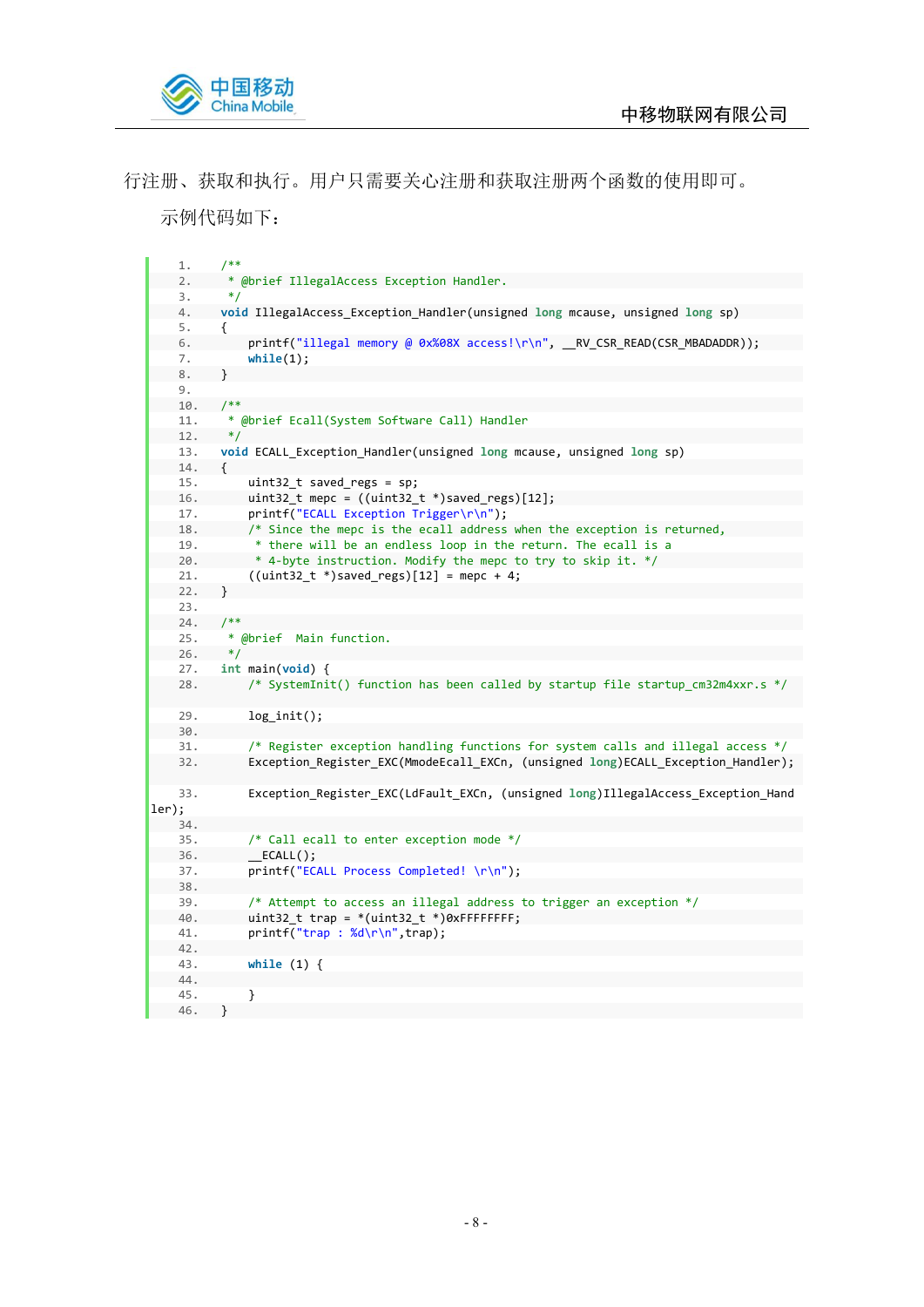

## <span id="page-10-0"></span>2.5 内核 Timer 移植

CortexM4内核包含一个24位向下计数的SysTick定时器,时钟源可以选择AHB/8 或者 AHB, 当计数到 0 时, 将从 reload 寄存器中自动重装载定时器初值。

N308 内核同样提供一个定时器 mtimer, 时钟源可以选择 RTCCLK 或者 HCLK, 可 以替代 SysTick。该计数器为 64 位向上计数, 默认开启, 可以一直计数无需重载, 内置一个比较寄存器和软件中断寄存器,可用于产生计时器中断和软件中断。

关于内核 timer 的详细说明可以参考: 《Nuclei N 级别指令架构手册中》。 N308 内核 timer 配置代码示例:

| 1.               | uint32 t SystimerCtrl;                                                                                     |
|------------------|------------------------------------------------------------------------------------------------------------|
| 2.               |                                                                                                            |
| 3.               | /* use HCLK as system timer clock $*/$                                                                     |
| 4.               | SystimerCtrl = SysTimer GetControlValue();                                                                 |
| 5.               | SysTimer SetControlValue(SystimerCtrl   SysTimer MTIMECTL CLKSRC Msk);                                     |
| 6.               |                                                                                                            |
| $\overline{7}$ . | SysTimer SetLoadValue(0);<br>//set the timer load value                                                    |
| 8.               | SysTimer SetCompareValue(ticks);<br>//set the compare value                                                |
|                  | 9. ECLIC SetShvIRQ(SysTimer IRQn, ECLIC NON VECTOR INTERRUPT); //set the system timer compare<br>interrupt |
|                  | 10. ECLIC_SetLevelIRQ(SysTimer_IRQn, 0); //set interrupt level                                             |
|                  | $11.$ ECLIC_EnableIRQ(SysTimer_IRQn);<br>//enable interrupt                                                |

N308 内核 timer 使用示例:

```
1. / **2. * @brief Function of delay nus.
3. * @param u32 nus:Delay number of us.
4. *15. void delay_us(uint32_t nus)
6. {
7. uint64_t temp;<br>8. uint64 t cmpva
        uint64t cmpvalue;
\frac{9}{10}.
        10. cmpvalue = SysTimer_GetLoadValue() + nus*(SystemCoreClock / 1000000);
11.
12. do
13. {
14. temp = SysTimer_GetLoadValue();
        15. } while (temp < cmpvalue); // waiting time arrives
16. \}
```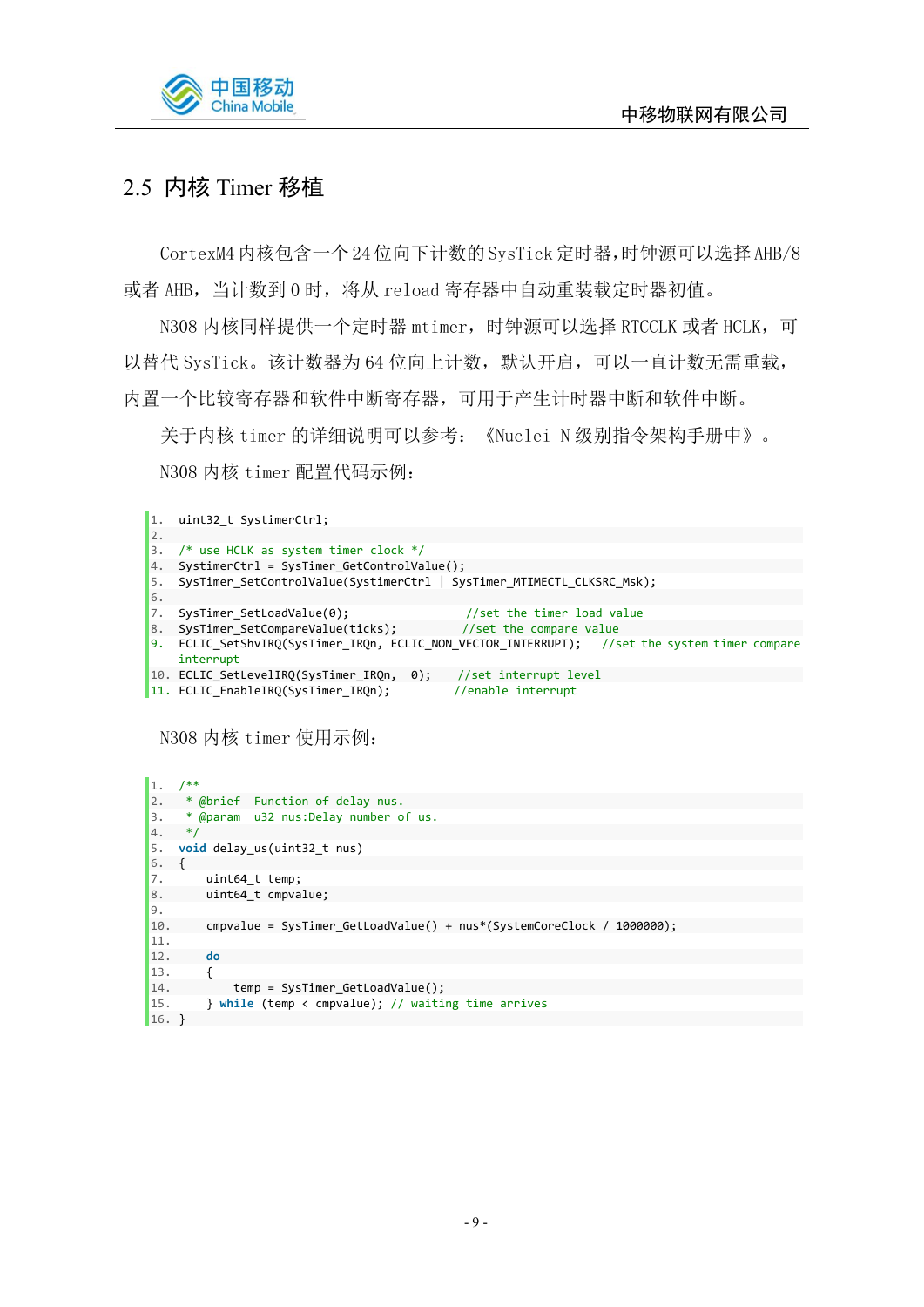

## <span id="page-11-0"></span>2.6 移植 MCU 外设功能

CM32M4xxR 的外设功能与 MCU 的外设的差异无法尽述,具体可以自行查阅芯 片手册进行比对。

在模板工程中,所有外设的驱动位于 Drivers 目录下,可以通过#include "nuclei sdk soc.h"文件, 调用所有驱动接口。

#### <span id="page-11-1"></span>2.7 其他移植

移植过程中,还有一些方面需要关注:

1、 编译工具链选项和语法扩展移植

CM32M4xxR 目前提供使用 RSIC-V GNU 编译工具链进行编译,由于编译工具 链的不同,如果应用代码中使用的编译选项和编译器语法扩展,也需要逐项进行修 改。例如: ARM Compiler 5 支持 forceinline 语法, 但是在使用 GNU 编译工具时需 要修改为 attribute ((always\_inline))。

RSIC-V GNU工具链手册请参考: <https://gcc.gnu.org/onlinedocs/9.2.0/>

2、 内嵌汇编代码移植

由于内核平台的变化,其汇编语言也不相同。如果应用代码中使用了内嵌汇编 代码,需要逐项进行修改。

RISC-V 的汇编说明可以参考:<https://riscv.org/technical/specifications/>

3、 位带操作移植

N308 目前不支持位带(Bit Band)操作, 但是支持原子操作指令, 原子操作指 令也具有不可分割的特性,同样适用于多任务场景。原子操作指令包括加、与、或、 异或等操作, 具体可以参考 NMSIS core feature base.h 文件中的 AMO 相关函数。

4、 链接脚本移植

SDK 的中提供了链接脚本 gcc\_cm32m4xxr\_flashxip.ld 文件, 一般情况下可以直 接使用,如应用程序中需要改变输出文件的存储布局,则需要对 LD 文件进行修改。